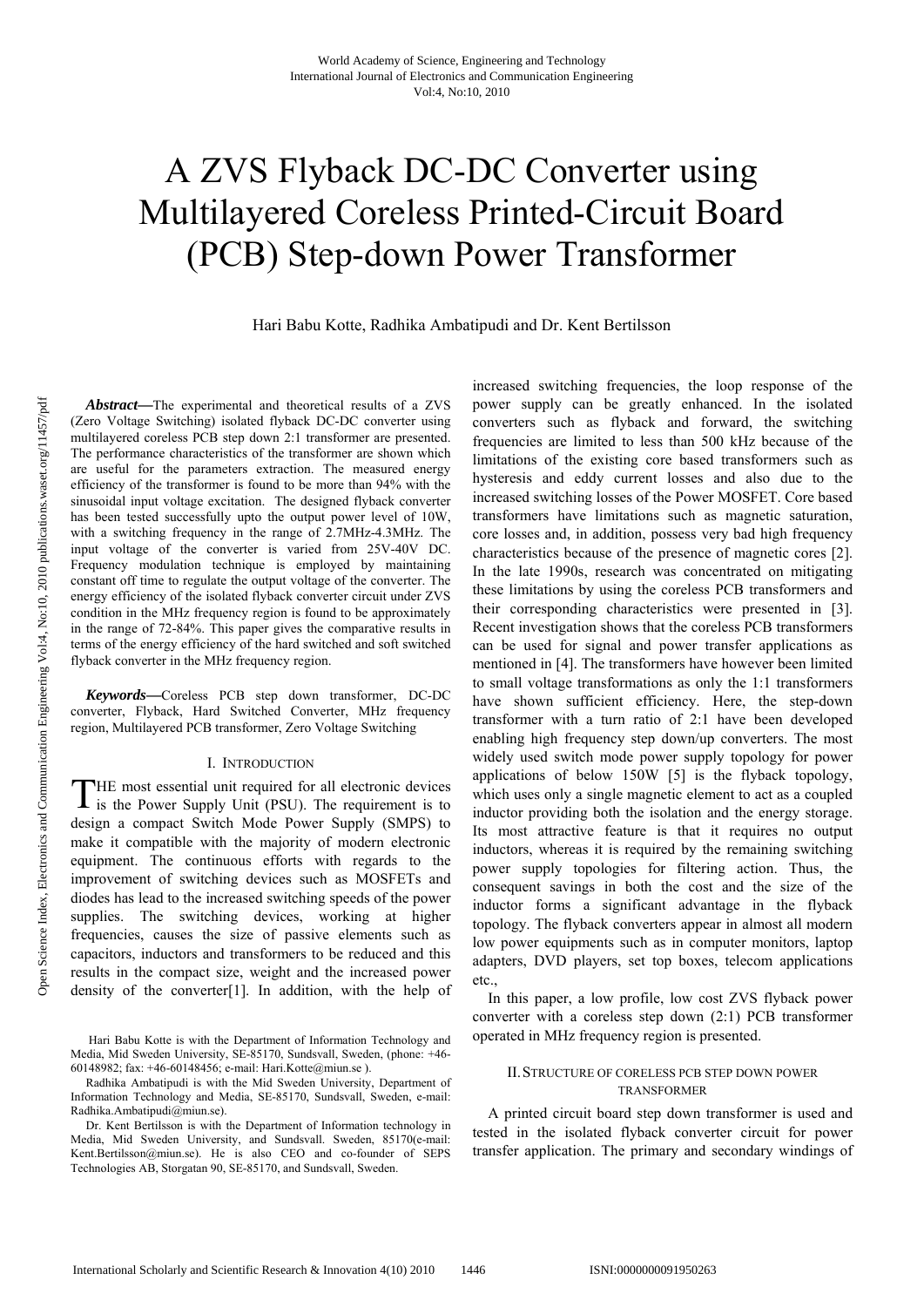the transformers are manufactured as three spirals in a four layered PCB laminate. The primary windings are split into layers 1 and 3 and externally connected to layer 4 where the secondary winding is sandwiched in between the two primary windings.



Fig.1 3D View of four layered 2:1 step down coreless PCB transformer

The PCB laminate of the transformer is FR4 material which has a breakdown voltage of 50kV/mm approximately [6]. The number of turns of the primary winding  $'N_1'$  is 32 and for the secondary winding  $\overline{Y_2}$  it is 16. The conductor width, separation and height are 0.6mm, 0.4mm and 70µm respectively. The outer diameter of the transformer is 36mm and the distance between the two consecutive layers of the PCB is 0.4mm.

## III. PERFORMANCE CHARACTERISTICS OF THE CORELESS PCB STEP DOWN POWER TRANSFORMER

In this section, the resistive, inductive and capacitive parameters of the transformer are presented. The performance characteristics such as the transfer function *H (f)* and the input impedance  $(Z_{in})$  of the transformer with a resonant capacitor '*Cr*' of 820pF at a load resistance of 50 Ohms are measured. The initial parameters such as the primary self inductance '*LP*', the secondary self inductance '*LS*' and the resistances of the windings are measured with the assistance of an HP4284A precision LCR meter at 1MHz frequency by open circuiting the opposite winding of the transformer. The preliminary primary and secondary leakage inductances of the transformers are obtained by using the Four-wire measuring method [7]. The leakage inductances of the flyback transformers, which are less than 1µH, are obtained by using the following expression

$$
L_{lk} = \frac{50}{2\pi f} \frac{V_{dut}}{V_{50\Omega}} \tag{1}
$$

where  $L_{ik}$  is the leakage Inductance, 'f' the excitation frequency,  $V_{\text{dut}}$ , the voltage across the device under test and  $V_{50Ω}$  is the voltage across the 50Ω resistor. The actual parameters such as the leakage-, self- and mutual-inductance of the transformers are obtained by fitting measurements of the transfer function and the input impedance into the high frequency model of the transformer shown in fig. 2. The above measured parameters are used as initial values that are



Fig.2. High frequency model of coreless PCB step down transformer

fine tuned to fit the measurement in the frequency range 1- 10MHz and the final parameters are shown in table I. The measured and modelled performance characteristics of the transfer function *H (f)* and the input impedance  $(Z_{in})$  are shown in figs 3 and 4 respectively. The modelled performances are obtained from the high frequency equivalent model [3] with  $C_r$  of 820pF and R<sub>L</sub> of 50 $\Omega$  and are in very good agreement with the measured ones, indicating that both the model and the parameter values are correct.

#### TABLE I

MODELLED PARAMETERS OF THE DESIGNED STEP-DOWN TRANSFORMERS

| <b>PARAMETERS</b> |                                 | Values       |
|-------------------|---------------------------------|--------------|
| $R_p(\Omega)$ -DC | Primary winding resistance      | $1.10\Omega$ |
| $R_s(\Omega)$ -DC | Secondary winding resistance    | $0.55\Omega$ |
| $L_n(\mu H)$      | Primary self inductance         | $17.23\mu H$ |
| $L_s(\mu H)$      | Secondary self inductance       | $4.54\mu H$  |
| $L_{lkn}(\mu H)$  | Leakage inductance of primary   | $0.46\mu H$  |
| $L_{lks}(\mu H)$  | Leakage inductance of secondary | $0.23\mu H$  |
| $L_m(\mu H)$      | Mutual inductance               | $8.5\mu H$   |
| $C_{ns}(pF)$      | Interwinding capacitance        | 68.0pF       |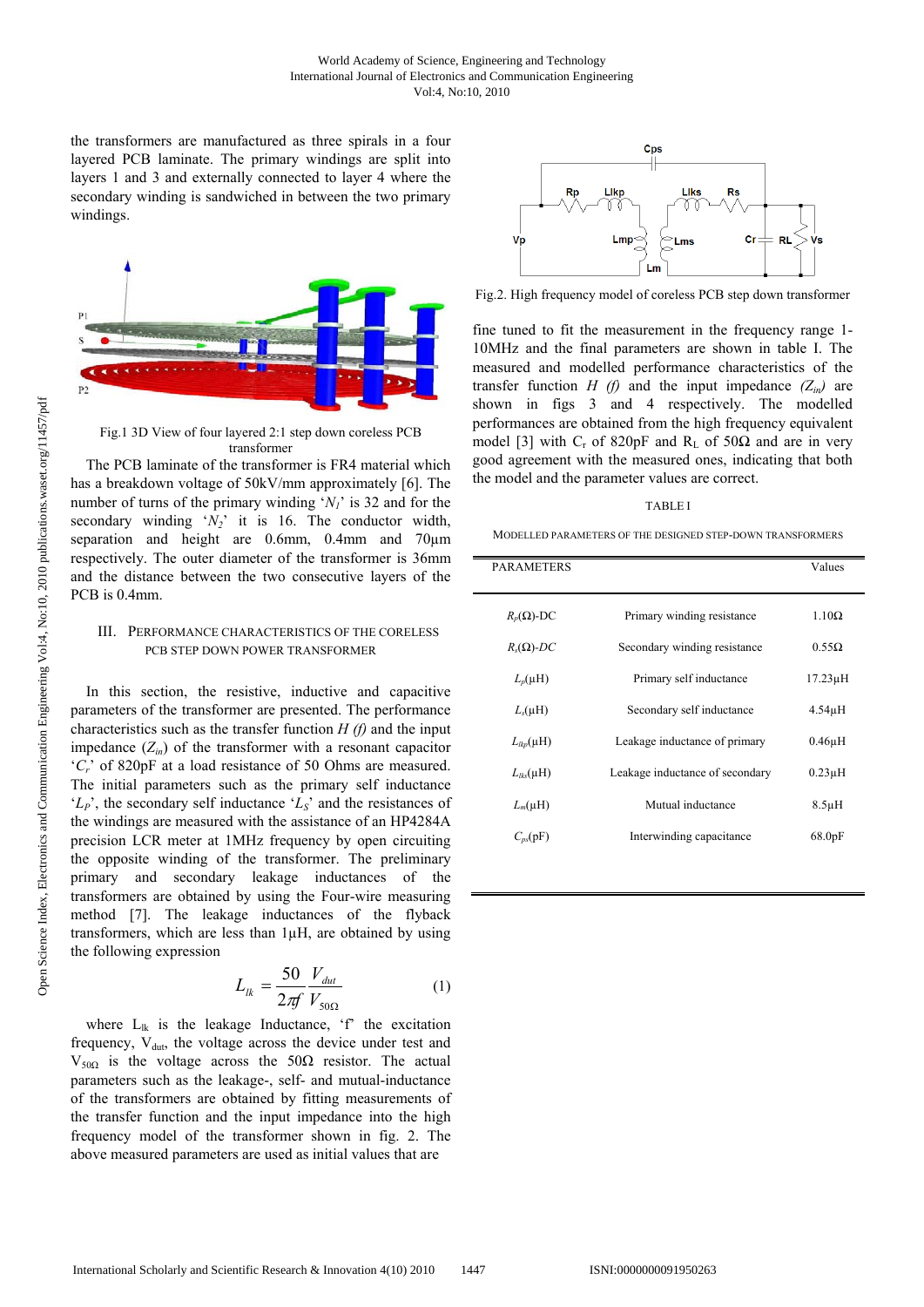

Fig. 3 Measured and modelled voltage gain of the coreless PCB step down transformer with *Cr*=820pF and *RL*=50Ω

The intrawinding capacitances of the primary and secondary windings are very small and can be ignored in further analysis. From fig. 3 we can observe that the transfer function *H (f)* of the coreless PCB step down transformer has a resonance at a frequency just above 8MHz, where the magnitude of *H (f)* increases from 0.5 to 0.8.



Fig. 4 Measured and modelled input impedance of the coreless PCB step down transformer with  $C_r$ =820pF and  $R_L$ =50 Ohms

The input impedance of the transformer is sufficiently high in the frequency range of 1.5-4MHz and it has a maximum of about  $180\Omega$  at a frequency of 2.4MHz. The input impedance phase angle  $(\varphi)$  of the transformer is illustrated in fig. 5 and is highly inductive in the frequency range of 1-2MHz. Hence, the optimal operating frequency region of the transformer is 1- 2MHz [4] and the transformer has higher input impedance and a highly inductive nature. Above 8 MHz the transformer again becomes inductive. However, it cannot be used efficiently in that range due to the low input impedance and increased ac resistance of the windings.



Fig.5. Measured and modelled input impedance phase angle of the coreless PCB step down transformer with Cr=820pF and R<sub>L</sub> =50 $\Omega$ 

The resonant capacitor '*Cr*' across the secondary winding of the transformer as shown in fig. 2 plays an important role in these coreless PCB transformers as it provides the flexible operating frequency region. This transformer has a coupling coefficient of about 0.95.

*Energy Efficiency:* Since no magnetic core exists, no magnetic core losses are involved in these types of transformers. In addition, the radiation losses in these transformers are negligible compared to the conductor copper losses according to [4]. Therefore, the power loss in the primary and secondary windings of 2:1 step down transformer is given by the following equation.

$$
P_{loss} = |i_p|^2 R_{ac}(p) + |i_s|^2 R_{ac}(s) \tag{2}
$$

Where,  $i_p/i_s$  is the RMS current through the primary/secondary winding and *Rac (p)*/*Rac(s)* - Primary/secondary winding ac resistance. The input and output powers of these transformers are obtained from the following equations [3]

$$
P_{in} = |V_p|^2 RE\left\{\frac{1}{Z_{in}}\right\} \tag{3}
$$

$$
P_{out} = \frac{|V_s|^2}{R_L} \tag{4}
$$

And in this case,  $V_p$  is the RMS voltage across the primary winding,  $Z_{in}$ , the input impedance of the transformer,  $V_s$ , the RMS voltage across the secondary winding and *RL* is the Load Resistance. The measured energy efficiency of the transformer is given as

$$
\eta_{\text{meas}} = \frac{P_{\text{out}}}{P_{\text{in}}} \times 100\%
$$
 (5)

The energy efficiency of the transformer is measured with a resonant capacitor of 820pF and at a load resistance of 50Ω. From fig.6 we can observe that the energy efficiency of the transformer is approximately 95% at a frequency of 2MHz.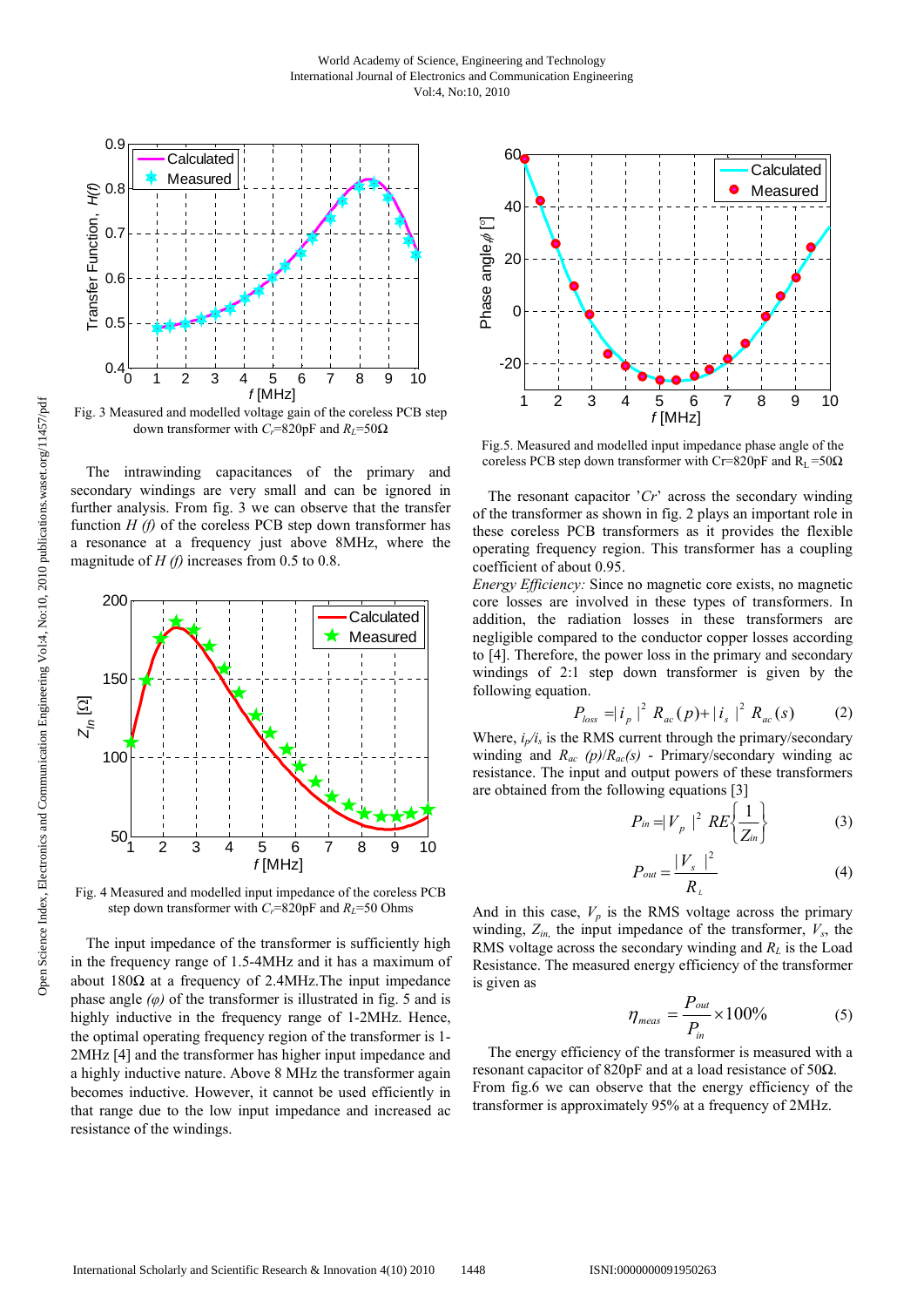

Fig. 6 Measured energy efficiency of the transformer with a resonant capacitor of 820pF and with  $R_L = 50\Omega$ 

Since the energy efficiency of the designed coreless PCB step down power transformer is greater than 94%, it is used in the flyback converter circuit in order to evaluate the performance of the transformer in switching circuits.

## IV. ZERO VOLTAGE SWITCHING (ZVS) OF THE CONVERTER

 In case of hard switching converters, the rate of change of voltage (*dv/dt*) across the MOSFET and the rate of change of current (*di/dt*) flowing through the device are high and uncontrollable. The instantaneous power across the device is very high at turn-on and turn-off transition of the MOSFET which increases switching losses of converter. These results in the increased temperature of the converter, stress on the MOSFET and a higher cooling requirement. In addition, because of the high di/dt and dv/dt, there exists lot of EMI emissions from converter and reliability of the converter goes down. And also because of the increased turn-on and turn-off losses of hard switched converter the switching frequency is limited to lower frequencies and thus size of the converter increases. Passive snubbers are used in order to control high *di/dt* and *dv/dt* of the device and in this case the device losses are merely transferred to passive snubbers. This reduces the stress on the device at the cost of the energy efficiency of the converter.

There is a requirement to employ some of the soft switching techniques in order to eliminate the aforementioned limitations of hard switched converter. Therefore, in this converter one of the soft switching techniques known as zero voltage switching is employed in order to reduce switching losses of the converter. With the assistance of soft switching techniques, the devices stress can be reduced and it is possible to achieve low EMI emissions from the circuit, reduce the switching losses of the converter and there exists a possibility to improve the diode recovery. In case of ZVS, the switch is turned on when the drain source voltage across the MOSFET is zero which reduces the instantaneous power loss across the device to zero [8]. In general, ZVS can be achieved with the help of an external inductor and a capacitor which forms the resonant circuit. In case of hard switched converters, the parasitic capacitance and inductance increases the energy loss of the converter and also distracts the circuit performance. Here in soft switching converters, the unwanted parasitic capacitance and inductances prove to be advantageous in order to reach the soft switching conditions.

## V. ZVS FLYBACK CONVERTER CIRCUIT WITH ITS ANALYTICAL AND EXPERIMENTAL RESULTS

The coreless PCB step down 2:1 power transformer is used in the flyback converter circuit as shown in fig. 7. The power MOSFET used in this circuit is ZXMN15A27K with  $V_{dsMax}$  of 150V and *Rds (on)* of 0.65Ω. The flyback diode of the converter is a STPS15L45CB schottky diode with a reverse blocking voltage capacity of 45V and the maximum forward average current rating of 15Amps.Here *Lr* and *CR* form the resonant tank circuit in order to achieve ZVS condition. The resonant element *Lr* includes the transformer leakage inductance, parasitic wire inductances, external resonant inductor, lead inductances and  $C_R$  includes the output capacitance of the Mosfet, winding capacitances and the parasitic lead capacitances.

In case of ZVS flyback converter the characteristic impedance  $(Z_n)$ , resonant frequency  $(f_r)$ , normalized load resistance (*r*) and the voltage conversion ratio (*M*)[9] are given by following equations(9),(10),(11)and(12). These equations are utilized to calculate the theoretical values of the switching frequency of the flyback converter as well as the voltage stress on the mosfet in order to compare with the practical values.



Fig. 7 ZVS flyback converter using coreless PCB step down transformer

$$
Zn = \sqrt{\frac{Lr}{Cr}}\tag{6}
$$

$$
fr = \frac{1}{2\pi\sqrt{LrCr}}\tag{7}
$$

$$
r = \frac{Rl}{Zn} \tag{8}
$$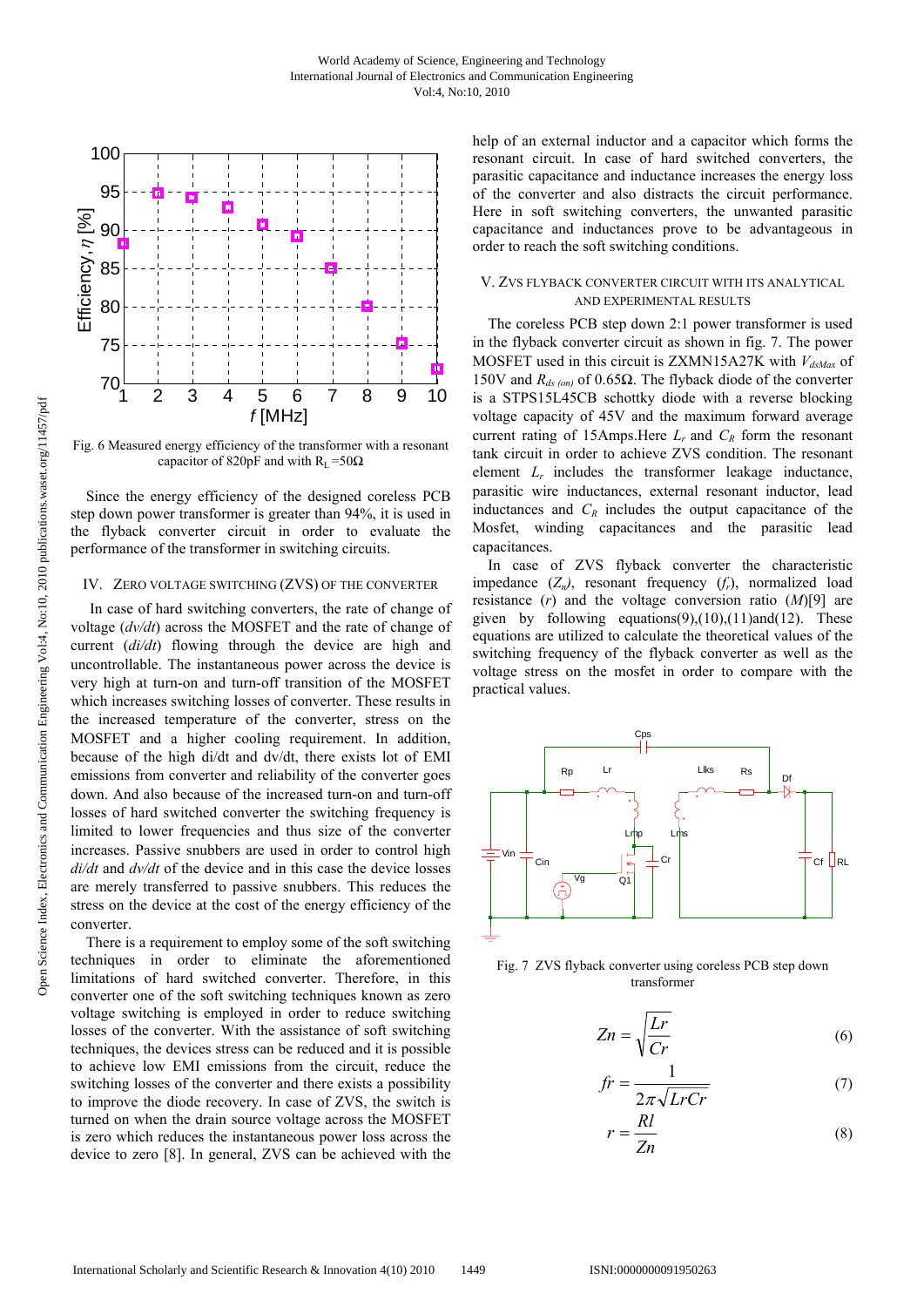$$
M = \frac{Vout}{Vin} \tag{9}
$$

Where,

 $\sqrt{2}$ 

 $R_l$  is the load resistance of the converter;  $V_{out}/V_{in}$  is the output/input voltage of the converter.

During resonant condition, the drain source voltage  $V_{ds}$  of the converter reaches the peak value and it is given as follows:

$$
Vds \quad \text{max} = \text{Im}\, Zn + Vin + NVout \tag{10}
$$

Where '*Im'* is the magnetizing current of the transformer and '*N'* is the turns ratio of the transformer. To achieve the ZVS condition of the converter the following equation must be satisfied.

$$
r \le \frac{M}{N} \tag{11}
$$

The expression for the switching frequency *fsw* of the ZVS flyback converter is given as

$$
fsw = fr\left(\frac{2\pi}{\left(1 + MN\right)\left[\alpha + \frac{rN}{2M} + \frac{M}{rN}\left(1 - \cos\alpha\right)\right]}\right)
$$
(12)  
Where  $\alpha = \pi + \arcsin\left(\frac{rN}{M}\right)$ (13)

The flyback converter was tested with the following specifications: Input supply voltage of the converter 25-40V DC with a nominal voltage of 32.5V.The output voltage of the converter is regulated at 13Volts for different input voltage conditions. The load resistance is in the range of  $15-50\Omega$  and converter has been tested within the frequency range of 2.7- 4.3MHz. Here, the main switch Q1 is driven by the Mosfet driver LM5111-1M which is fed by 1.1ns resolution dsPIC microcontroller. The output capacitance of the mosfet '*Coss*' is 64.5pF at Vds=25V. The estimated total resonant capacitor  ${}^{\circ}C_R$ <sup>'</sup> of the circuit including the parasitic capacitance was 168pF. The leakage inductance of the transformer is 0.46µH which is a very low value to obtain the ZVS condition within the aforementioned specifications. Therefore, an external resonant inductor of 5.2µH is chosen so that the switching frequency of the converter falls within the specified range by forming a resonant tank circuit with the total resonant capacitor of 168pF.The theoretical characteristic impedance  $Z_n(9)$  of the circuit is found to be 183.5 $\Omega$  and the resonant frequency  $f_r(10)$  of the circuit is 5.16MHz.

 By varying the input voltage of the circuit at a given load of 30Ω the energy efficiency of the unregulated flyback converter under Hard Switched and ZVS condition are plotted as shown in fig.8.The energy efficiency of the converter is drastically improved by the ZVS condition when compared to hard switched condition at the same switching frequency.



Fig.8 Measured energy efficiency of the unregulated converter under ZVS and Hard switched condition with a resistive load *RL* of 30Ω.

We can observe that the efficiency of the ZVS flyback converter is maximum of 83.8% at the nominal input voltage of 32.5V whereas it is only 67% in case of hard switched converter. In both the cases, the energy efficiency is plotted at 50% duty cycle ratio. Under these conditions the theoretical (13) and practical values of the drain-source voltage of the ZVS flyback converter are determined and are illustrated as shown in fig.9.



Fig. 9 Measured and Calculated Voltage stress on Mosfet under ZVS condition with a resistive load  $R_L$  of 30 $\Omega$ .

The output voltage of the converter is also open loop regulated to 13Volts for different input voltage variations i.e., 25-40V with a load resistance of 30 $Ω$ . The constant off time control technique of frequency modulation is employed to regulate the output voltage. Here the output power of the converter is maintained to be 5.7Watts. The energy efficiency of the regulated converter is depicted in Fig.10. It can be observed that the energy efficiency of the converter is maximum at the nominal input voltage of 32.5V and gets reduced at lower and higher input voltages. At lower input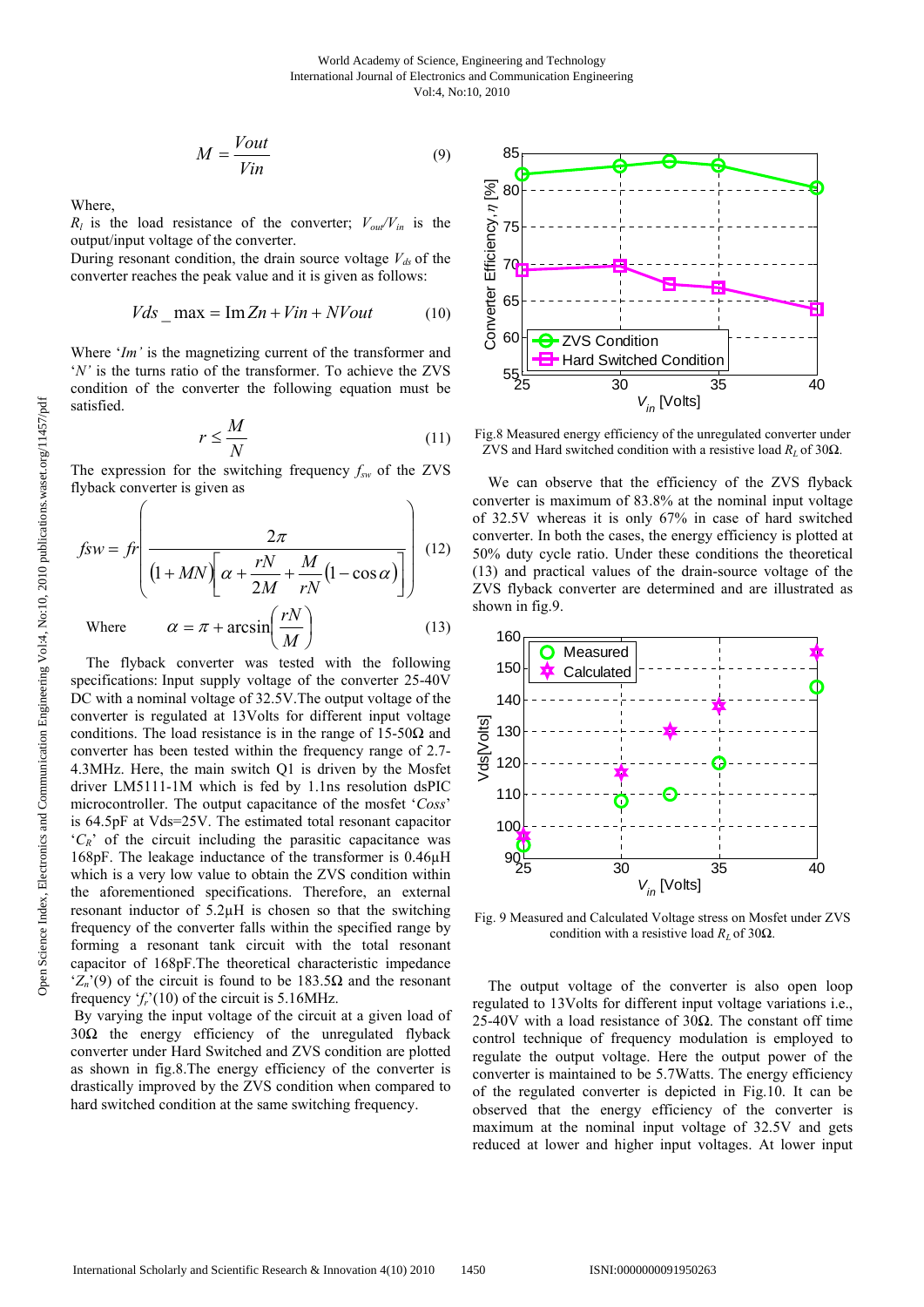voltage of 25V, for maintaining the same output voltage it is required to increase the duty cycle ratio of the converter.



Fig. 10 Measured energy efficiency of the regulated converter with a resistive load  $R_L$  of 30 $\Omega$  under ZVS condition.

This results in the increased input current of the converter which enhances the conduction losses of the Mosfet.Similarly, for maintaining the output voltage of the converter to be constant at higher input voltage of 40V, the switching frequency must be increased which increases the switching losses of the converter.The calculated and the measured switching frequency of the regulated converter are shown in fig.11. Here, as discussed earlier the measured switching frequency of the converter is minimum of about 2.8MHz at lower input voltage and maximum of 4.3MHz at higher input voltage. In all the cases, while determining the energy efficiency of the converter, no consideration is given to the gate drive power consumption.



Fig.11 Measured and calculated switching frequency of the regulated converter circuit with a resistive load  $R_L$  of 30 $\Omega$  under ZVS condition

The converter efficiency was measured with different load resistances ranging from 15-50Ω at a switching frequency of 3.26MHz with an input voltage of 35V shown in fig. 12. The





Fig.12 Measured efficiency of the flyback converter circuit with various load resistances

In this case, the output voltage of the converter obtained falls within the range of 10-14Volts at a 50% duty cycle ratio under ZVS condition. With the assistance of frequency modulation, as discussed at an earlier stage, the output voltage of the converter can be regulated.

The waveforms were captured when the converter circuit was operated at  $R_L_{max}=50\Omega$  and  $R_L_{min}=15\Omega$  and are illustrated in fig. 13 and fig. 14 respectively. The input voltage fed to the converter is of 35V with 50% duty cycle ratio. Fig.13 and fig.14 show the gate to source voltage  $(V_{\alpha s})$  applied to the switch 'Q1', drain to source voltage  $(V_{d<sub>s</sub>})$  of the switch 'Q1' and the output voltage  $(V_{out})$  of the converter circuit. In fig. 9 and 10 it can be observed from the drain source voltage that the ZVS condition is achieved at a frequency of about 3.26MHz.



Fig. 13 Measured waveforms with  $R_L = 15Ω$ . CH1 –  $V_{gs}$  (5V/div), CH3 –  $V_{ds}$  (50V/div), CH4 –  $V_{out}$  (20V/div)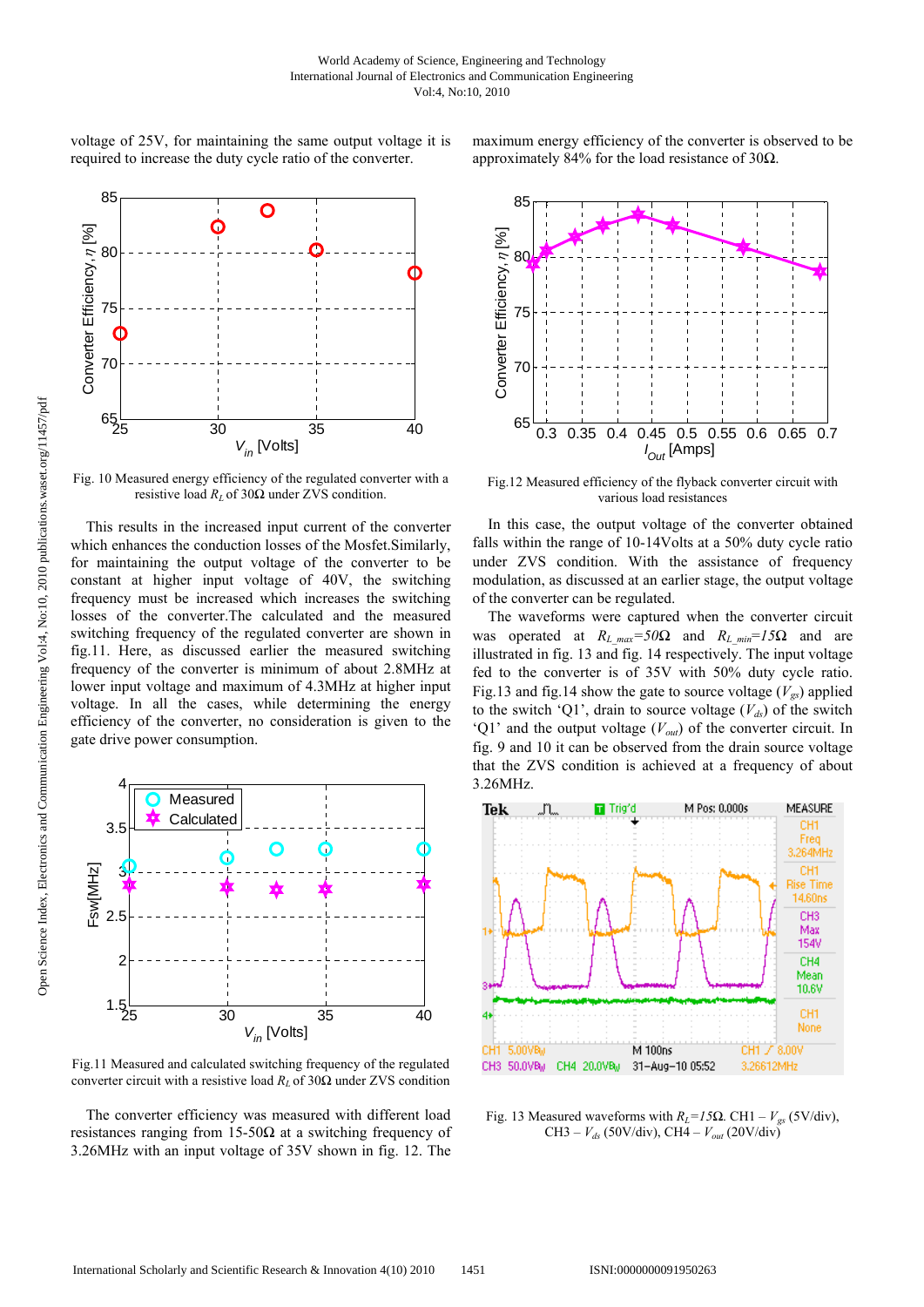

Fig. 14 Measured waveforms with  $R_L$ =50 $\Omega$ . CH1 –  $V_{gs}$  (5V/div), CH3 – *Vds* (50V/div), CH4 – *Vout* (20V/div)

The corresponding magnitude of the maximum drain source voltage is observed to be 154V and 122V respectively for minimum and maximum load s considered. It can be observed that as the load resistance is increased further beyond  $R_{L,max}$ , the circuit is losing the property of ZVS condition.

## VI. LOSS ESTIMATION OF THE ZVS FLYBACK CONVERTER

The loss estimation of the transformer in the converter has been carried at an input voltage of 40Volts with the resistive load of  $30Ω$  by maintaining the ZVS condition of the circuit. Under these conditions the input power level of the converter is 12.32W and the corresponding output power is 10.05 W with a total power loss of 2.27W. The measured primary and secondary RMS currents of the transformer in the flyback converter are 0.364 and 0.701 amp respectively. The winding resistance of the transformer increases with frequency, starting from the DC resistance value, due to the skin effect. From the dc resistance of the transformer given in table I, the ac resistances are calculated with the following equation [10] by approximating it to circular spiral inductor.

$$
R_{ac} = \frac{R_{dc}h}{\delta(1 - \exp(-h/\delta))}
$$
 (17)

Where,

*R<sub>dc</sub>* - DC resistance of the winding

*h* - Height of the conductor

*δ* - Skin depth

The calculated ac resistances of the primary/secondary windings of the transformer at that particular frequency of 3.45MHz are  $2.51/1.25$   $\Omega$  respectively. Therefore, the corresponding conductor losses of the transformer are obtained from (5) as 0.947W. According to antenna theory, the radiated power from the coreless transformer [3] is calculated by using the following equation.

$$
P = 160\pi^6 L^2 \left(\frac{af_c}{c}\right)^4\tag{18}
$$

Where,

'*Io*' is the RMS current flowing through the winding, '*a*' /'*fc*' is the radius/operating frequency of the transformer and 'c' is velocity of light. As mentioned above, the RMS value of the secondary current through transformer is 0.701amp and radius of the outermost turn is 18mm. The calculated radiated power for the outermost loop of the transformer is 0.138nW and the total averaged radiated power of the transformer including remaining loops is therefore negligible which shows that there are no significant EMI emissions from the transformer. The remaining losses of the converter are shared by the other components such as the ZXMN15A27K *(Q1)* and the schottky diode STPS15L45CB *(Df).*For this particular load the temperature across the transformer and the power converter circuit excluding MOSFET driver, are measured with the assistance of an IR thermal camera and the results are depicted in fig. 15 and fig. 16 respectively.

From the temperature profiles and estimated losses of the transformer, we can say that the transformer losses are less when compared to the circuit losses of the converter.



Fig.15 Measured temperature of the transformer in the flyback converter circuit